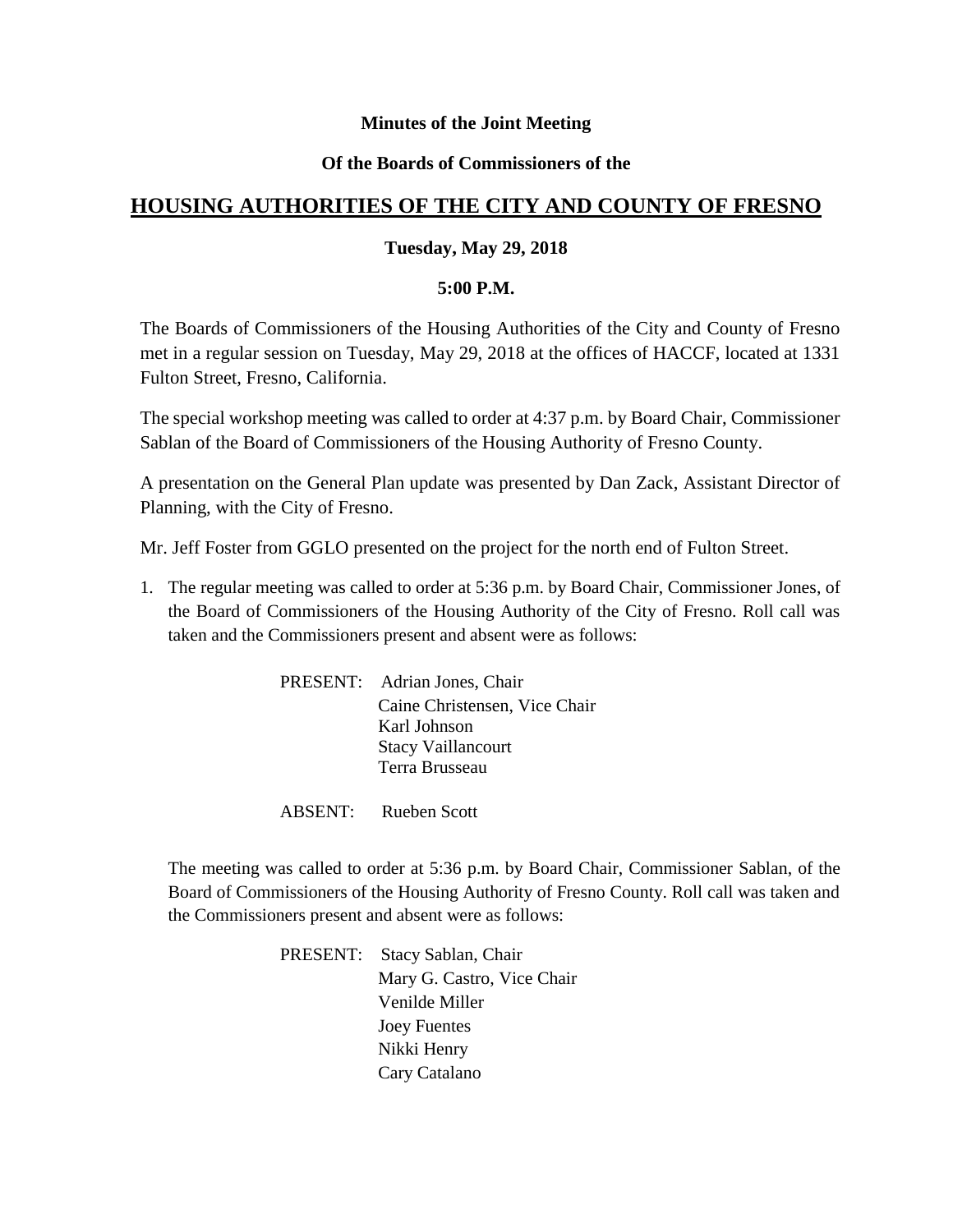#### ABSENT: None

Also, in attendance were the following Preston Prince, CEO/Executive Director, and Ken Price, Baker Manock and Jensen -General Counsel.

# 2. APPROVAL OF AGENDA AS POSTED (OR AMENDED)

The agenda was amended, the order changed from Item *6b-Resident Services Presentation-Highway City* being the first item under informational. Followed by Item *6a-Fresno Housing Intern Presentations*.

Commissioner Jones introduced our newest City Commissioner Terra Brusseau.

There were no public comments.

*CITY MOTION: Commissioner Johnson moved, seconded by Commissioner Christensen, to approve the agenda as amended.*

# *MOTION PASSED: 5-0*

*COUNTY MOTION: Commissioner Henry moved, seconded by Commissioner Miller, to approve the agenda as amended.*

*MOTION PASSED: 6-0*.

# 3. PUBLIC COMMENT

Mr. Yonas Paulos resident of 211 S. Inyo Street, Apt #206, veterans advocate, gave a public comment. He talked about the insecurity he feels and experiences at City View apartments.

Mr. Eric Payne resident of 1444 Fulton Street, Fresno, CA 93721, presented a general comment. First, he welcomed Commissioner Terra Brusseau to the City Commission of the Fresno Housing Authority. In addition, he requested that, as the Housing Authority prepares for its annual budget, the Agency remember his request from last year that it conduct participatory budgeting with the residents.

Ms. Dianisha Vinson, homeless citizen, presented on her homeless living conditions. She shared that she has three children, but was separated from them because of her living situation. FHA staff stated they would follow up with Ms. Vinson.

# 4. POTENTIAL CONFLICTS OF INTEREST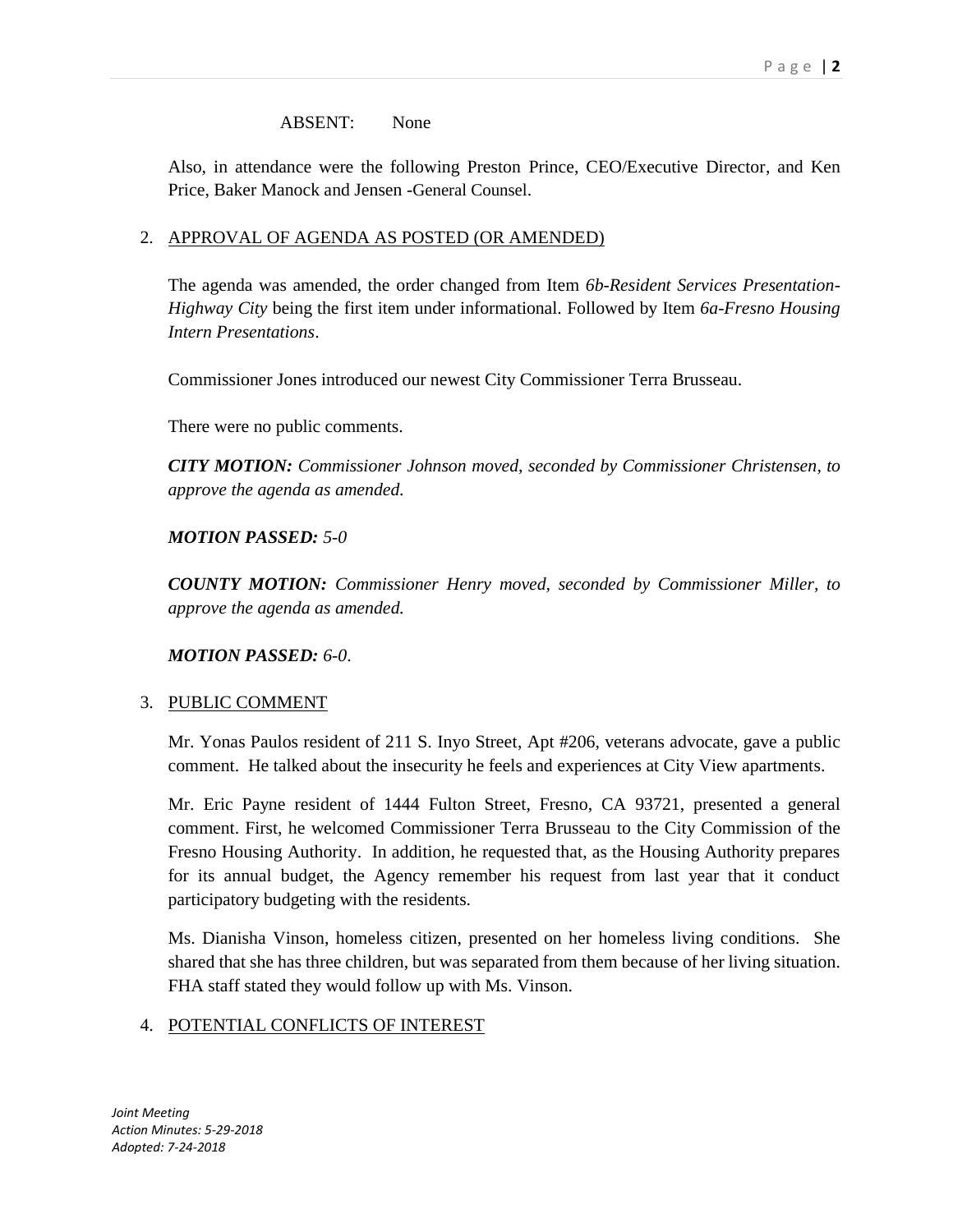Commissioner Brusseau announced that she had a conflict of interest with *item 10(e) on the closed session agenda.*

# 5. CONSENT AGENDA

*All Consent Agenda items are considered to be routine action items and will be enacted in one motion unless pulled by any member of the Boards of Commissions or the public. There will be no separate discussion of these items unless requested, in which event the item will be removed from the Consent Agenda and considered following approval of the Consent Agenda.*

- a. Consideration of the Minutes of April 17, 2018
- b. Consideration of the Bond Issuance Policy
- c. Consideration of the Contract Renewal Fresno Police Department

*CITY MOTION: Commissioner Johnson moved, seconded by Commissioner Vaillancourt, to approve the Consent Agenda Items A-C.*

#### *MOTION PASSED: 5-0*

*COUNTY MOTION: Commissioner Henry moved, seconded by Commissioner Catalano, to approve the Consent Agenda Items A-C.*

#### *MOTION PASSED: 6-0*

# 6. INFORMATIONAL

a. Resident Services Presentation – Highway City

April Henry, Executive Director of Highway City Community Development, presented on this topic.

b. Fresno Housing Intern Presentations

Aysha Hills introduced our Fresno Housing Spring semester Interns to the Boards: Sarah Alkobadi, Bianca Garcia and Sandra Torres.

Sarah Alkobadi presented on her learning and experience from her Internship with the Accounting Department.

Bianca Garcia presented on her learning experience with the IT Department.

Sandra Torres presented on her experience as a CCRH Intern with the Asset Management team.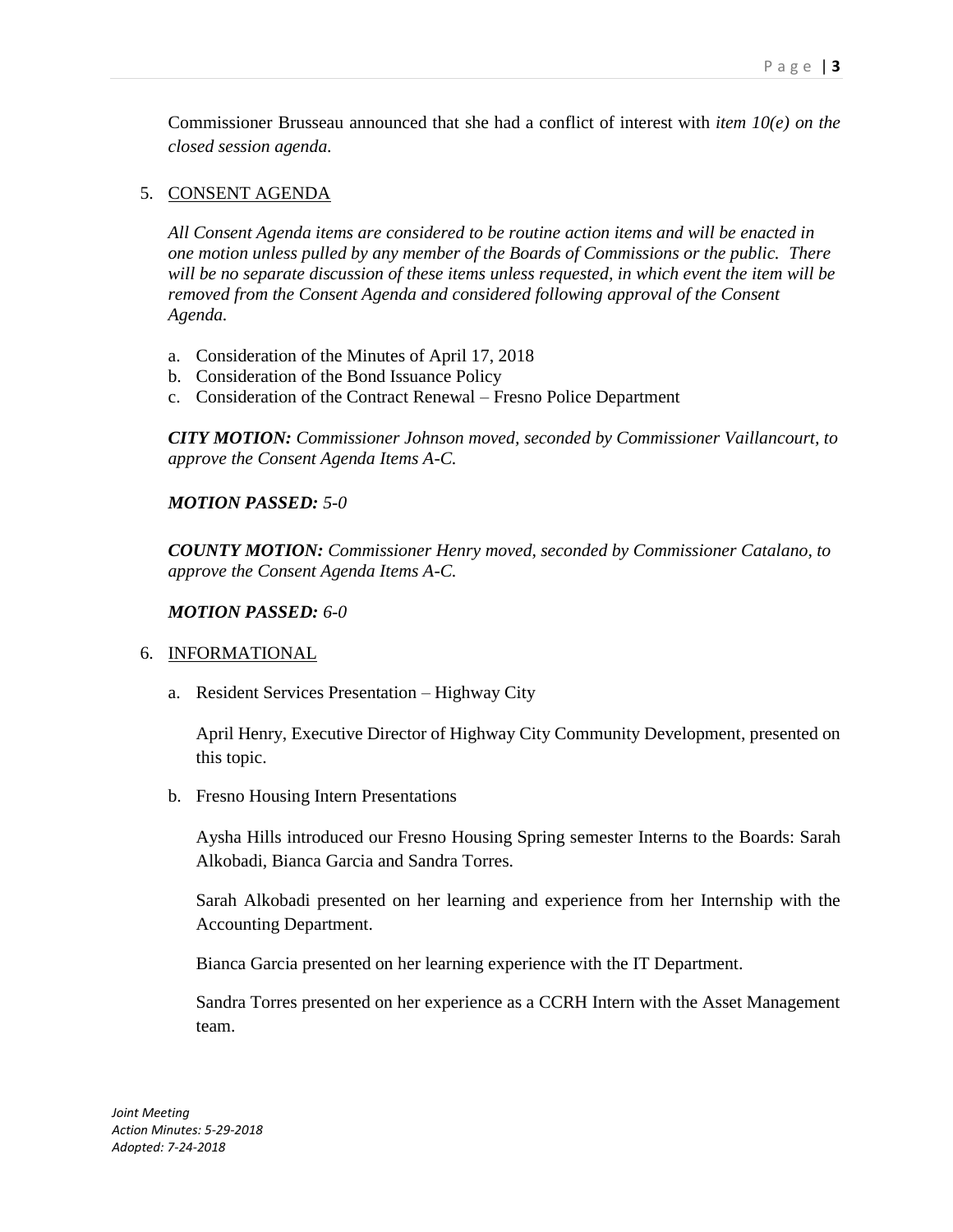c. 2018 Point in Time Overview

Ms. Melissa Mikel presented on this topic.

d. Housing Relinquished Fund Corp Reserves Update

Ms. Emily De La Guerra presented on this topic.

e. Real Estate Development Update

Mr. Michael Duarte presented on this topic.

- 7. ACTION
	- a. Consideration of the Application Submission and Funding Commitment Choice Neighborhoods Initiative

Ms. Tracewell Hanrahan presented on this topic.

*CITY MOTION: Commissioner Johnson moved, seconded by Commissioner Vaillancourt, to approve the application submission and funding commitment – Choice Neighborhoods Initiative.*

#### *MOTION PASSED: 5-0*

*COUNTY MOTION: Commissioner Fuentes moved, seconded by Commissioner Castro, to approve the application submission and funding commitment – Choice Neighborhoods Initiative.*

*MOTION PASSED: 6-0*

#### 8. COMMISSIONERS' REPORT

Commissioner Henry congratulated the Fresno Housing Authority staff for the grand opening of the Veterans development Renaissance at Parc Grove. Commissioner Castro stated the experience presented at the ceremony by the residents was meaningful. Mr. Prince shared the Communications Department is working on the footage of the experience of residents moving into Renaissance at Parc Grove.

Commissioner Castro thanked the Fresno Housing Authority staff for the experience and opportunity given to enjoy lunch with Fresno Housing Authority Staff and the Fresno State Interns.

Commissioner Sablan congratulated the Fresno Housing Authority staff for the opening of Renaissance at Parc Grove.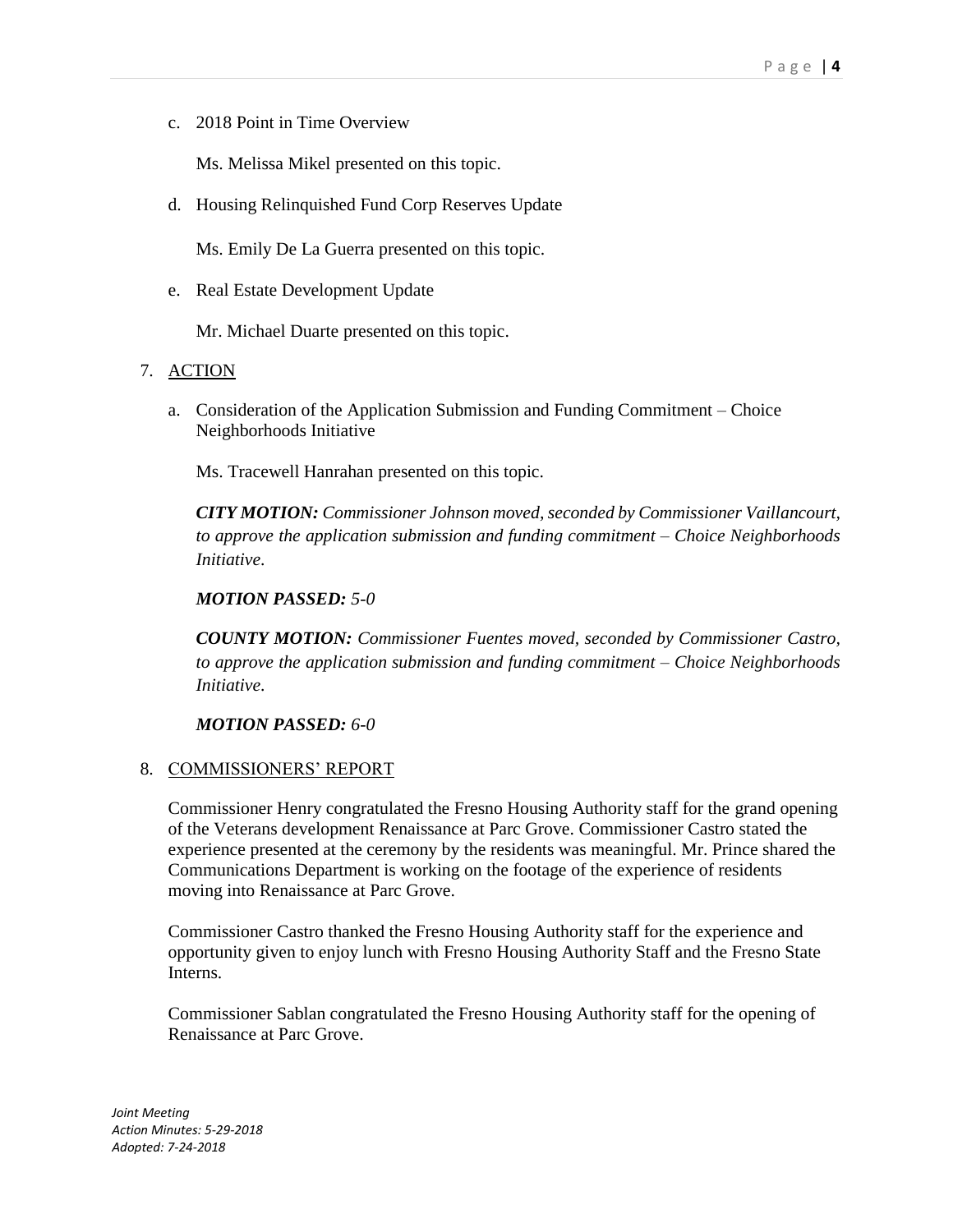Commissioner Vaillancourt thanked the Fresno Housing Authority, for sponsoring the travel of Ivonee Der Terosian, an employee from Saint Anges to participate on Washington, DC Conference "Housing IS Summit 2018."

#### 9. EXECUTIVE DIRECTOR'S REPORT

In addition to the written Director's report, the following items were announced:

- Mr. Prince provided an update on the waiting list for the Housing Choice Voucher that was opened from May 1, 2018 through May 15, 2018; there were 38,000 applications. A 5% increase compared to last year. Unfortunately, a small percentage will be contacted and be issued a voucher.
- Mr. Prince communicated about the upcoming Family Carnival/Block party at Maud Avenue on June 22 from 11am to 3pm, organized by Officer Steven Hunt.
- Mr. Prince shared about his vacation from June 29 to July 29, 2018. He stated that the Agency will be managed by Tracewell Hanrahan and Tammy Townsend.

#### 10. CLOSED SESSION

The Boards went into closed session at approximately 7:15 pm.

- a. PUBLIC EMPLOYMENT Pursuant to Government Code §54597
- b. CONFERENCE WITH LEGAL COUNSEL ANTICIPATED LITIGATION Pursuant to Government Code section 54956.9(d)(2)
- c. CONFERENCE WITH REAL PROPERTY NEGOTIATORS (Pursuant to Government Code § 54954.5(b)) Property: APNs: 510-030-25, 530-030-17 Agency negotiator: Preston Prince Negotiating parties: Fresno Housing Authority; Central Community Church Under negotiation: Price and Terms
- d. CONFERENCE WITH REAL PROPERTY NEGOTIATORS (Pursuant to Government Code § 54954.5(b)) Property: APN: 510-030-23 Agency negotiator: Preston Prince Negotiating parties: Fresno Housing Authority; Highway City Community Development, Inc. Under negotiation: Price and Terms
- e. CONFERENCE WITH REAL PROPERTY NEGOTIATORS (Pursuant to Government Code § 54954.5(b))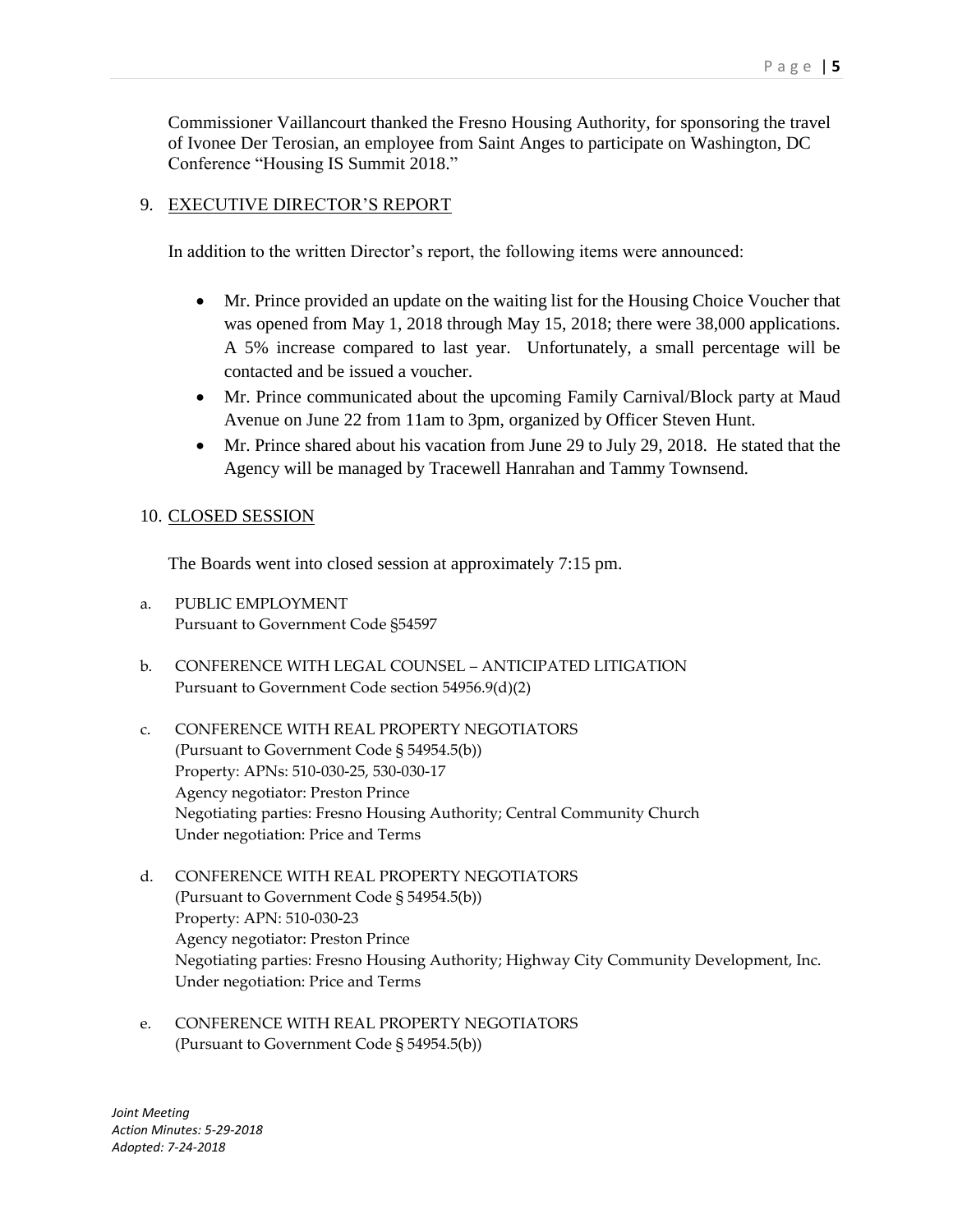Property: APN 561-020-51S Agency negotiator: Preston Prince Negotiating parties: Fresno Housing Authority; Jack Messina, Colliers International Under negotiation: Price and Terms of Sale

- f. CONFERENCE WITH REAL PROPERTY NEGOTIATORS (Pursuant to Government Code § 54954.5(b)) Property: APN 075-033-02T Agency negotiator: Preston Prince Negotiating parties: Fresno Housing Authority; City of Huron Under negotiation: Price and Terms of Sale
- g. CONFERENCE WITH REAL PROPERTY NEGOTIATORS (Pursuant to Government Code § 54954.5(b)) Property: APN: 433-220-39T Agency negotiator: Preston Prince Negotiating parties: Fresno Housing Authority; Ernest M. Reyes, Lincoln Consulting Group, LLC; Abu Majumder, Coldwell Banker Commercial Under negotiation: Price and Terms of Sale
- h. CONFERENCE WITH REAL PROPERTY NEGOTIATORS (Pursuant to Government Code § 54954.5(b)) Property: APN: 075-091-25 Agency negotiator: Preston Prince Negotiating parties: Fresno Housing Authority; Ernest M. Reyes, Lincoln Consulting Group, LLC; Abu Majumder, Coldwell Banker Commercial Under negotiation: Price and Terms of Sale
- i. CONFERENCE WITH REAL PROPERTY NEGOTIATORS Property: APN: 396-020-19 Agency Negotiator: Preston Prince Negotiating Parties: Fresno Housing Authority; Gurbir and Shelly Sapraj Under negotiation: Price and Terms of Sale
- j. CONFERENCE WITH REAL PROPERTY NEGOTIATORS (Pursuant to Government Code § 54954.5(b)) Property: APN: 396-020-17 Agency Negotiator: Preston Prince Negotiating parties: Fresno Housing Authority; Kingsburg RDA Successor Agency Under negotiation: Price and Terms of Sale

The Boards returned to open session at approximately 8:43 p.m.

#### 11. REPORT ON CLOSED SESSION